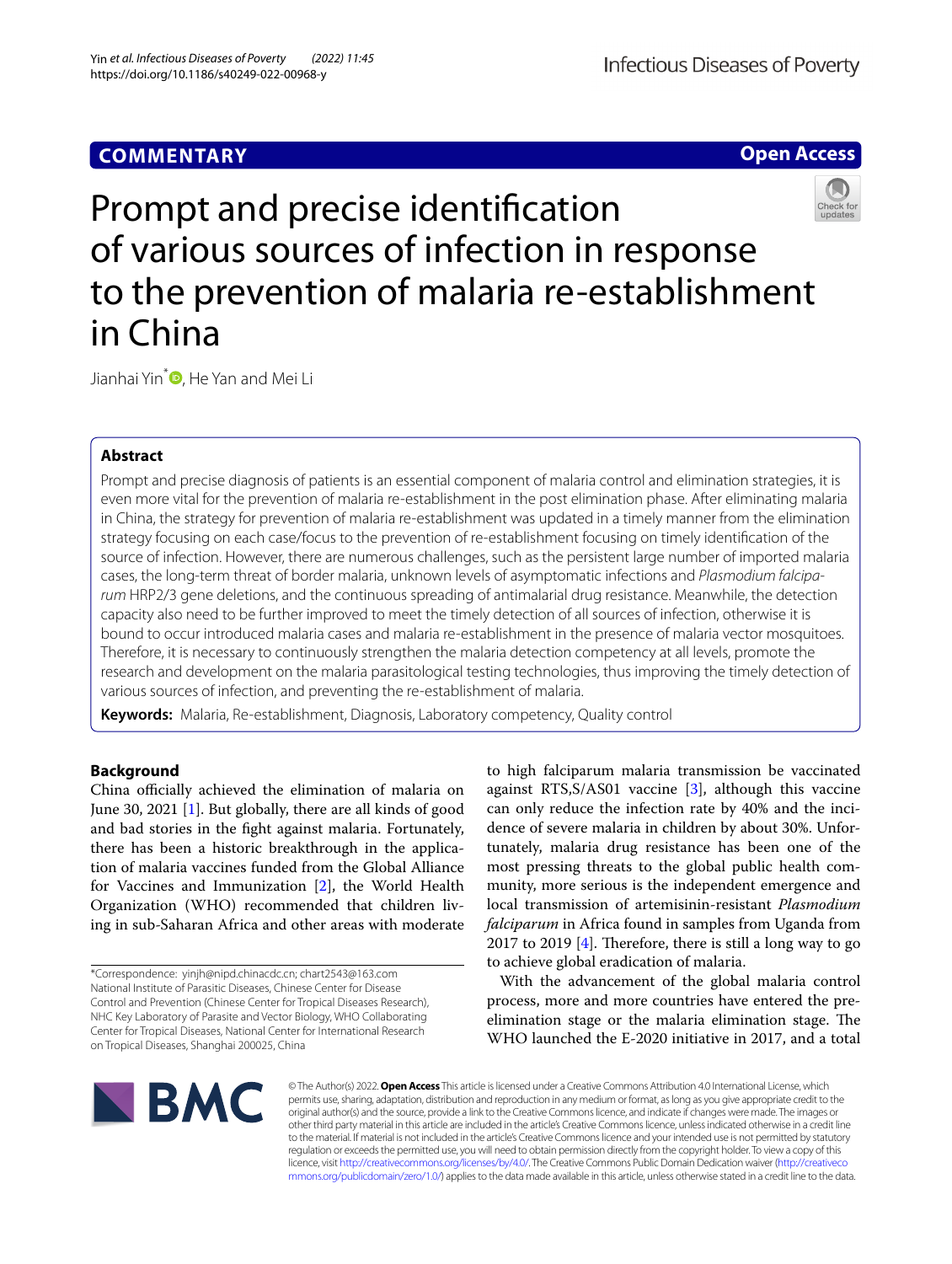of 21 malaria-endemic countries are on track to reduce indigenous malaria cases to zero by 2020 [\[5](#page-4-4)]. In 2018, Paraguay became the frst E-2020 country to be certifed malaria-free by WHO, and later Algeria, El Salvador and China were also certifed malaria free [\[5](#page-4-4), [6](#page-4-5)]. Now is the time for the E-2025 initiative, and the WHO has listed another 25 countries that are on track to achieve malaria elimination by  $2025$  [[7\]](#page-4-6). The failure to successfully implement the E-2020 initiative may have been due to the impacts of the coronavirus disease 2019 (COVID-19) pandemic. After the outbreak of the COVID-19, the WHO predicted that malaria in sub-Saharan Africa would increase signifcantly, based on the impact of the pandemic on the implementation of malaria prevention and control measures and the availability of antimalarial treatment. This has been effectively confirmed in the World Malaria Report 2021[[8](#page-4-7)], the estimated number of cases in 87 endemic countries in the world reached 241 million, and the estimated number of deaths reached 627,000 in 2020. Compared with 2019, the number of malaria cases and deaths have increased signifcantly, and about two-thirds of the new deaths were related to the disruption of medical services for malaria due to the COVID-19 pandemic. Sub-Saharan Africa remains the worst afected region by malaria, where 80% of malaria deaths were in children under five. Therefore, the WHO recommends that countries strengthen primary health care and provide better health services including malaria prevention, diagnosis and treatment.

Prompt, precise diagnosis and treatment of patients with an efective medicine is an essential component of malaria control and elimination strategies [[9\]](#page-4-8). Confrmatory malaria diagnosis is even more vital in areas with successful malaria control programmes, where the malaria incidence is declining and the likelihood that malaria is the cause of fever is reduced. Meanwhile, parasitological testing is the only way to diagnose malaria accurately in febrile patients. Moreover, accurate malaria diagnosis can also greatly improve the reliability of surveillance data, allowing public health officials to more accurately describe and assess the state of malaria transmission, and help policy makers and investors allocate resources efectively.

Following the elimination of malaria in China, the strategy for prevention of malaria re-establishment was updated in a timely manner, from the elimination strategy focusing on each case/focus to the prevention of reestablishment focusing on timely identifcation of the source of infection. However, there are still several practical challenges. Here, we highlight the diferent sources of malaria infection and the malaria parasite testing competency that currently exist in China, and thus reminding everyone of the challenges faced in preventing malaria re-establishment.

#### **Multiple sources of malaria infection**

Although indigenous malaria has been eliminated in China, she still faces the threat of multiple sources of malaria infection. Once malaria cases cannot be detected and managed efectively, this will be detrimental to the consolidation of malaria elimination achievements.

#### **High imported cases burden**

China has been under tremendous pressure from imported malaria over the years [[10\]](#page-4-9). Before the COVID-19 pandemic, there were about 3,000 cases every year, mainly from Africa and Southeast Asia [\[10](#page-4-9)]. Five *Plasmodium* species were reported, with *P. falciparum* being the most prevalent, followed by *P. vivax*, and the proportion of *P. ovale* has been on the rise for several years  $[10]$  $[10]$ . These imported malaria cases were not only large in quantity, but also widely distributed across China [\[11](#page-4-10)]. They were reported in all provinces of the country, and most of them were in historically malaria-endemic provinces. In addition, they were reported throughout the year, and June and July was the cumulative peak period, especially in historically malaria-endemic areas [[11](#page-4-10)].

#### **Challenging border malaria**

Regarding border malaria in China, it was always said that "Whether China can eliminate malaria depends on Yunnan, and whether Yunnan can eliminate malaria depends on the border". Fortunately, the last indigenous malaria case was reported in Yunnan Province in 2016, which was also the last indigenous case in China [\[12](#page-4-11)]. But there are two types of border malaria that must be monitored. The first is imported cases. The border of Yunnan Province is 4060 km long and has 25 counties border Myanmar, Laos and Vietnam. Since 2017, these border counties were still facing huge pressure of imported cases, particularly in counties on the China-Myanmar border  $[13]$  $[13]$ . The second is malaria infections caused by positive *Anopheles* mosquitoes that cross the border and cause human infection within China, and has been found at a Chinese construction site on the China-Myanmar border. It is particularly important to detect such patients at the border in time to block secondary transmission after the elimination of malaria in China, because the mosquitoes can come and go freely across borders without a passport.

# **Undetermined asymptomatic infections/submicroscopic parasitaemia**

The imported cases mentioned above usually refer to those with clinical manifestations, and patients often seek medical treatment on their own initiative to be detected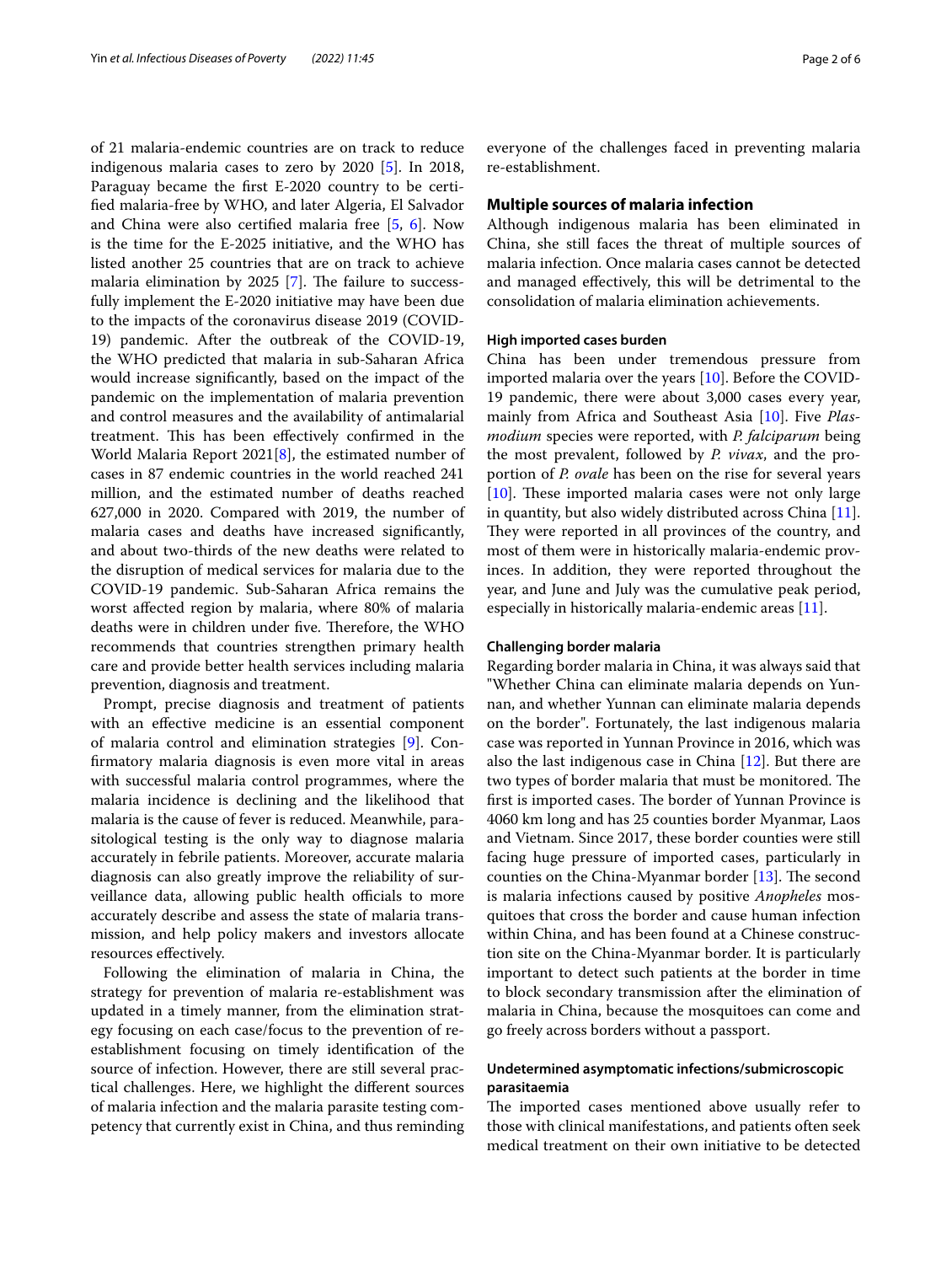and reported, making them the focus of malaria prevention and treatment. However, numerous studies have described asymptomatic malaria infections detected by molecular methods, but missed by traditional diagnostics in all intensities of malaria transmission, and these infected people rarely seek medical treatment, or cannot be identifed when seeking medical treatment, resulting in underreporting [\[14](#page-5-0)]. Furthermore, asymptomatic infections contribute far more to the malaria reservoir than previously thought, and symptomatic malaria cases are only the tip of the iceberg of malaria infection sources [ $14$ ]. This may be one of the main factors for the continuous spread of malaria.

The detection of asymptomatic infections depends largely on the testing methods. Nucleic acid detection technologies such as polymerase chain reaction (PCR) have become an ideal means to monitor and detect asymptomatic infections, with a detection limit far lower than that of conventional microscopy and rapid diagnostic tests (RDT). For instance, malaria infection rates detected by microscopy were on average only half of those detected by PCR and even lower  $[15]$ . The positive rate of microscopy is closely related to the prevalence of malaria, which is higher when the prevalence is high, and lower when the prevalence is low. Meanwhile, all *Plasmodium* species have asymptomatic infection, not only *P. falciparum* and *P. vivax* [[16](#page-5-2)], but also *P. ovale* and *P. malariae* [[17](#page-5-3)]. In some Chinese border counties on the China-Myanmar border, asymptomatic infections of *P. falciparum* and *P. vivax* were found, and the levels of asymptomatic infections detected by diferent PCR methods were also diferent [\[18](#page-5-4)].

#### **Increasing HRP2/3 gene deletions**

RDT is widely used in the rapid screening of malaria cases due to its simple operation and short time required to complete the detection. However, the species of *Plasmodium* in diferent regions are diferent, and the antigens expressed by diferent *Plasmodium* vary from region to region. At present, histidine-rich protein 2 (HRP2), lactate dehydrogenase and aldolase are used to detect malaria parasite antigens in various combinations. While HRP2 is produced only by *P. falciparum* and used to specifcally detect *P. falciparum*, and commercial products that target other antigens are not yet available. However, more and more countries around the world, especially African countries, have reported the gene deletion of *P. falciparum* HRP2/3 (WHO Malaria Threats Map), which makes the RDT detection reagent based on this protein unable to detect *P. falciparum* very well, and this ratio can even be as high as 50% reported in some studies in the Horn of Africa region (WHO Malaria Threats Map). Meanwhile, Africa is the main source of imported cases in China, which virtually increases the risk of these cases that are not detected by *Pf*HRP2 RDTs. In addition, up to 15.4% of HRP2 deletions in *P. falciparum* isolates from diferent infection sources were found in one survey conducted in Yunnan Province [[19](#page-5-5)]. Therefore, the WHO Malaria Policy Advisory Group called on the world to attach great importance to the high incidence of *Pf*HRP2/3 gene deletions in Africa and beyond, and to detect these infections in a timely and accurate manner [[20](#page-5-6)].

## **Spreading antimalarial drug resistance**

Antimalarial drugs are one of the main means of malaria control and play an important role in the fght against malaria. However, *Plasmodium* has developed resistance to diferent drugs one after another since the 1960s and 1970s, and the resistance has spread rapidly around the world [[21\]](#page-5-7), especially the generation and spread of artemisinin-resistant strains has become a huge challenge for global malaria eradication, particularly the emergence of independent artemisinin-resistant strains on the African continent [\[4](#page-4-3)]. At the same time, in addition to the resistance of *P. vivax* to pyrimethamine and sulfa doxine, diferent degrees of resistance to chloroquine and mefoquine have also been reported in Asia, America and other regions [\[22](#page-5-8)]. Hence, it is important to monitor the antimalarial drugs resistance levels in real time, particularly in *P. falciparum* and *P. vivax* which are the main species imported into China. If patients cannot be cured in a timely and efective manner, they are bound to become potential sources of infection.

In China, in vivo and in vitro assays and resistance gene detection methods are used to monitor the drug susceptibility of diferent antimalarial drugs, especially artemisinin drugs to *P. falciparum* and chloroquine to *P. vivax*, according to the WHO's recommendations. It was found that the sensitivity of *P. falciparum* to artemisinin drugs has decreased in the border area of Yunnan, but no clear resistance has been found [\[23](#page-5-9)[–25](#page-5-10)]. Meanwhile, *P. vivax* was still sensitive to chloroquine [[26](#page-5-11)]. These results strongly guaranteed the efective treatment of cases suffered from these two types of malaria species, which was essential in achieving malaria elimination in China. However, high point mutations in diferent antimalarial resistance genes were reported in the imported malaria cases from diferent regions into China in recent years [[27](#page-5-12)[–29](#page-5-13)]. Therefore, strengthening the establishment of an antimalarial resistance surveillance network to better monitor the imported *Plasmodium* resistance should be one of the key tasks after the elimination of malaria in China.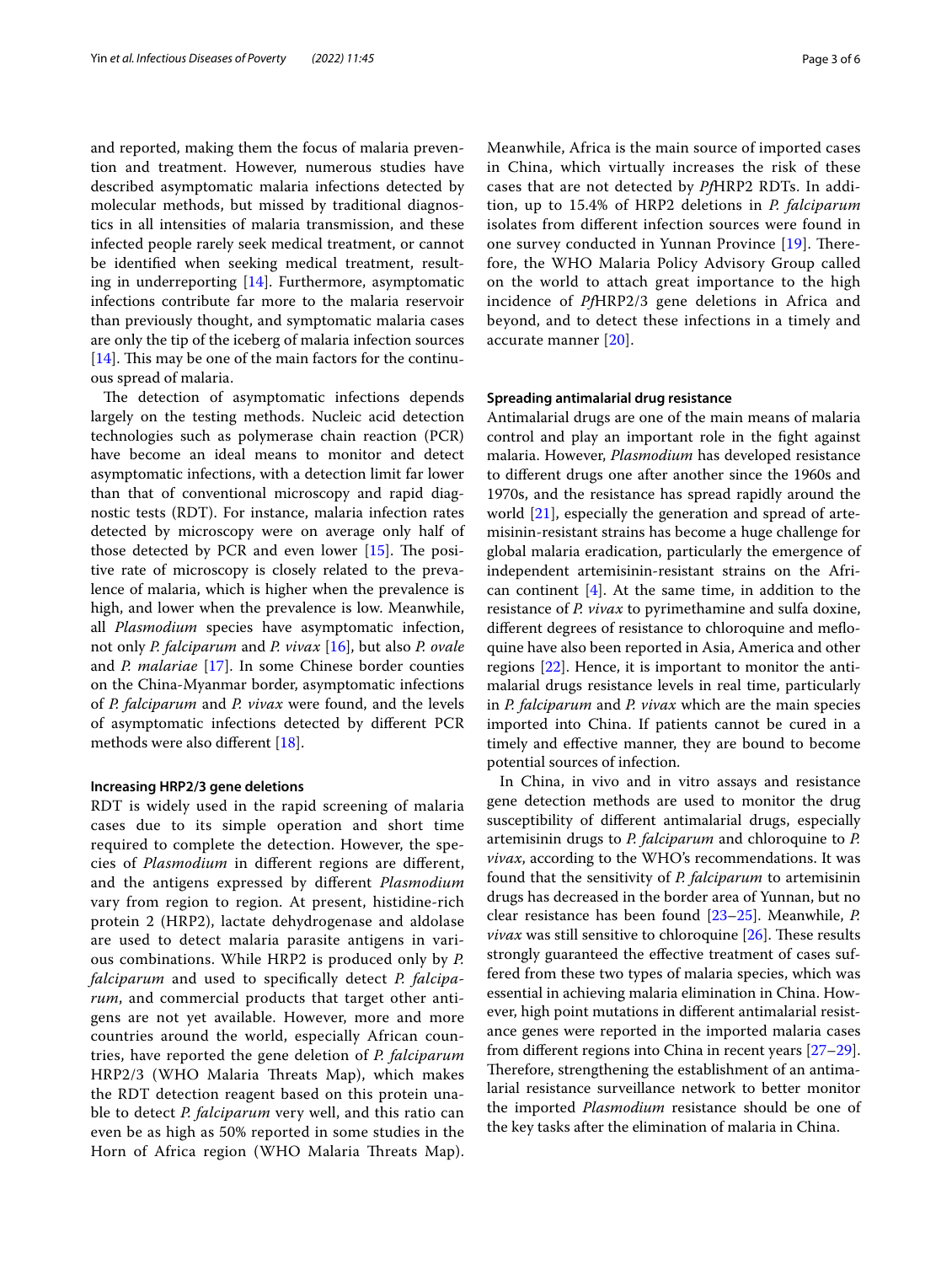# **Insufficient laboratory testing competency for malaria parasites**

The detection of each malaria case mentioned above in a timely and accurate manner is important for China to eliminate malaria and prevent re-establishment. In the laboratory, malaria is diagnosed using diferent techniques, e.g. conventional microscopic diagnosis by staining thin and thick peripheral blood smears, and molecular diagnostic methods, such as PCR.

## **Microscopy competency needs to be further improved**

China has a group of high-level malaria microscopists, including a total of 19 microscopists obtained a level 1 certifcate, 15 obtained a level 2 certifcate, 7 obtained a level 3 certifcate, and 6 obtained a level 4 certifcate, by the end of 2019 [[30\]](#page-5-14). Not only have they played a key role in the training and maintenance of the national malaria microscopy competency for malaria elimination, they will also play an important role in preventing re-establishment. However, even among experts with WHO credentials, their capacity for parasite counting on blood smears needs to be further improved [\[31\]](#page-5-15). Furthermore, it was reported that malaria cases mainly went to county and prefectural medical institutions for medical treatment, but only about 75% of the total cases could be diagnosed as malaria at the frst visit, and the accuracy rates detected by medical and health institutions at diferent levels were also diferent, and around 90% accuracy was at the county and prefectural levels, and relatively rare *Plasmodium* species such as *P. malariae*, *P. ovale* and *P. knowlesi* were signifcantly more likely to be misdiagnosed [[32](#page-5-16)]. In addition, China has held nine consecutive national competitions on parasitic disease prevention and control skills since 2011, and the overall competency of malaria parasite species identifcation and parasite counting by microscopy still needs to be further improved [\[33](#page-5-17)].

# **Research and development of new diagnostic technologies needs to be strengthened**

Microscopy of stained blood smears remains the standard method of malaria diagnosis in most parts of the malaria-endemic world, but it is experience dependent and cannot reliably distinguish *Plasmodium* species, resulting into difficulties with basing treatment decisions on microscopic results. Nucleic acid detection technologies such as PCR have become an ideal means to detect and identify *Plasmodium* species with higher sensitivity and specifcity than that of conventional microscopy and RDTs. To date, the China Malaria Diagnosis Reference Laboratory Network has been established based on the institutes of parasitic diseases and centers for disease control and prevention (CDC) at national and provincial levels since the beginning of the national malaria elimination campaign [\[34\]](#page-5-18), and one national laboratory and 25 provincial laboratories have joined  $[30]$  $[30]$ . These laboratories must have the ability to detect *Plasmodium* nucleic acid and carry out nucleic acid review for each reported case. Moreover, tertiary general hospitals, infectious disease hospitals, CDCs at all levels, and at least one county-level hospital in the county were required to have the competency of nucleic acid testing by the end of September 2020, and all secondary general hospitals also had this competency by the end of 2020, to respond efectively to the COVID-19 pandemic [\[35](#page-5-19)]. It provides a good platform for nucleic acid detection of other pathogens including malaria parasites. However, even if nucleic acid detection has been written into the diagnostic criteria of Diagnosis of Malaria (WS259-2015), and there are many commercial malaria parasite nucleic acid detection kits and diferent methods used in the CDCs, but none of them have been registered and approved by the China Food and Drug Administration and cannot be used in clinics routinely.

#### **Quality control needs to be continuously enhanced**

The pathogenic microorganism test must ensure the accuracy of the test results and provide an efective reference for the treatment of clinical diseases. However, it is usually afected by a variety of factors in the routine practices, resulting in deviations in the test results. Thus, it is necessary to carry out quality control of pathogenic microorganism testing. In terms of quality control of *Plasmodium* detection, the WHO has corresponding quality control plans for malaria microscopy, RDT and nucleic acid detection respectively. China has also been participating in the relevant quality control activities of the WHO, especially in malaria microscopy and nucleic acid testing, and the performance is signifcantly better than the global average [\[36\]](#page-5-20). At the same time, China has also carried out similar quality control activities of malaria microscopy and nucleic acids testing in provincial laboratories in accordance with the WHO's quality control plan [\[34](#page-5-18)], which efectively guaranteed the detection quality of malaria parasites in China.

#### **Risks of malaria re‑establishment**

Malaria is a life-threatening but preventable and curable disease caused by *Plasmodium* parasites, which are transmitted to people through the bites of infected female *Anopheles* mosquitoes. China will likely see a resurgence in malaria cases if there is signifcant importation of malaria cases under the condition that the distribution of the malaria vector *Anopheles* mosquitoes, although it has been eliminated in the defned areas.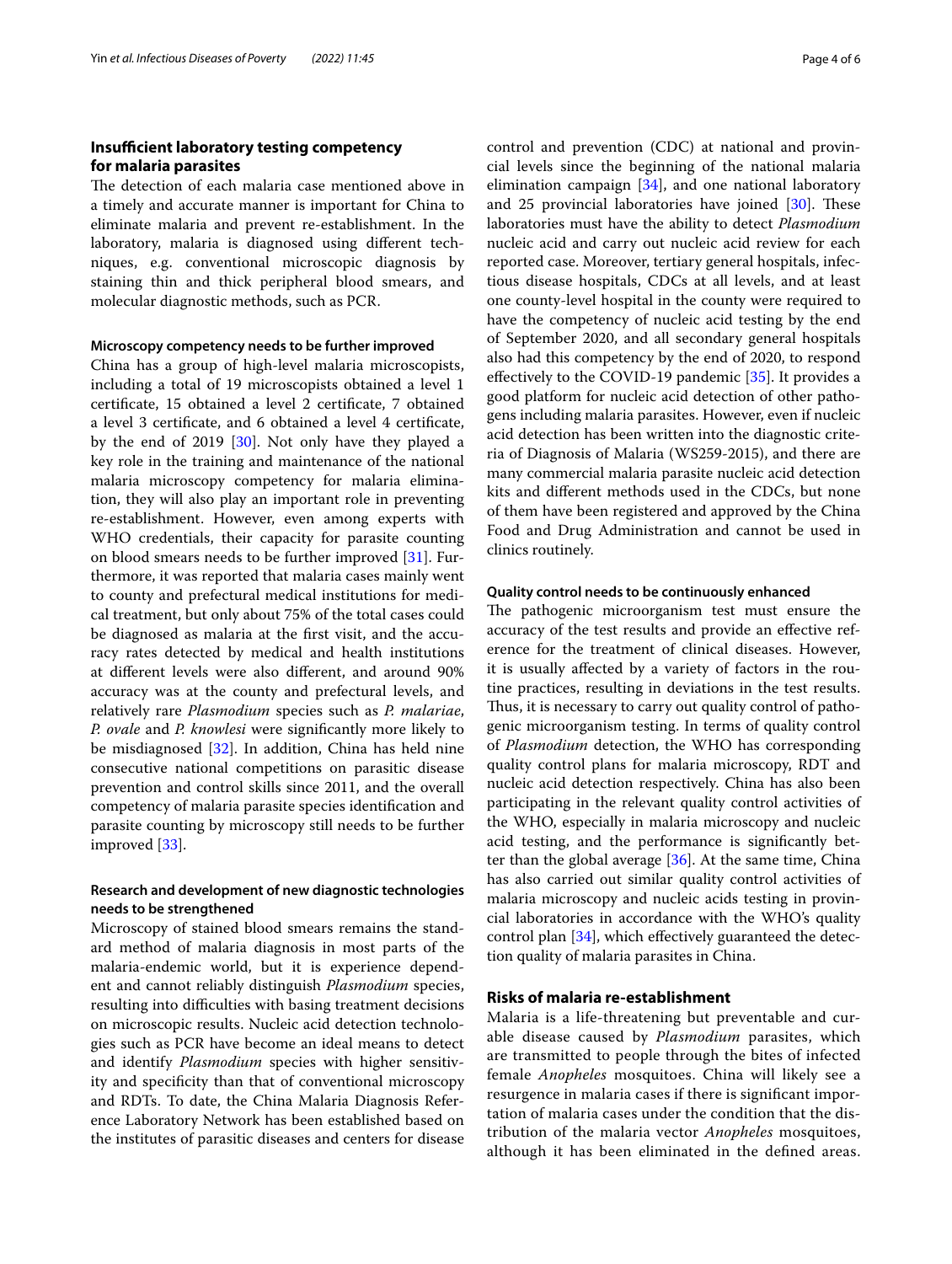Similar cases have been reported in China and abroad. For example, EU countries basically achieved malaria elimination in the 1970s, but there are lot of imported cases every year, mainly in France, Germany, Italy, the Netherlands, Spain and the United Kingdom [[37\]](#page-5-21). More importantly, there are also *Anopheles* mosquito vectors that can efectively transmit malaria in these countries, especially the three types of *Anopheles atroparvus*, *Anopheles labranchiae*, and *Anopheles sacharovi* [[38\]](#page-5-22). Unfortunately, malaria re-establishment outbreaks have been successively reported in Greece, Italy, Russia and other European countries [[39–](#page-5-23)[41](#page-5-24)]. Coincidentally, introduced cases have also occurred in Dandong of Liaoning province [\[42\]](#page-5-25), Longhui of Hunan province [[43](#page-5-26)], and Tengchong of Yunnan province [\[44](#page-5-27)] in China, which deserve attention post elimination.

## **Conclusions**

In conclusion, although China has successfully eliminated malaria, it still faces numerous challenges, especially the persistent large number of imported malaria cases, the long-term threat of border malaria, unknown levels of asymptomatic infections and HRP2/3 gene deletions, and the continuous spreading of antimalarial drug resistance. If the detection capacity cannot meet the timely detection of these sources of infection, it is bound to occur introduced malaria cases and malaria re-establishment, in the case of suitable distribution of malaria vector mosquitoes. Therefore, it is necessary to continue to maintain and strengthen the surveillance and response of imported malaria, improve the detection and diagnosis competency of malaria parasites of professionals in medical and health institutions at all levels through targeted training. Moreover, the diagnostic tools should be introduced into the clinic as soon as possible through continuous research and development of malaria parasite testing technologies, thus improving the timely detection of various sources of infection with a good quality control system, and preventing the re-establishment of malaria.

#### **Abbreviations**

WHO: World Health Organization; COVID-19: Coronavirus disease 2019; PCR: Polymerase chain reaction; RDT: Rapid diagnostic tests; HRP2: Histidine-rich protein 2; CDC: Center for disease control and prevention.

#### **Acknowledgements**

Not applicable.

#### **Author contributions**

JY performed the conception of the study and wrote the manuscript; HY and ML revised the manuscript; JY reviewed and edited the manuscript and performed fnal approval of the version to be submitted. All authors read and approved the fnal manuscript.

#### **Funding**

This work was supported by the National Science and Technology Major Program of China (No. 2018ZX10101002-002-005), the Fifth Round of Three-Year Public Health Action Plan of Shanghai (No. GWV-10.1-XK13), and the Bill & Melinda Gates Foundation (No. INV-018913).

#### **Availability of data and materials**

Not applicable.

#### **Declarations**

**Ethics approval and consent to participate** Not applicable.

#### **Consent for publication**

Not applicable.

#### **Competing interests**

The authors declare that they have no competing interests.

Received: 17 February 2022 Accepted: 7 April 2022 Published online: 18 April 2022

#### **References:**

- <span id="page-4-0"></span>1. Zhou XN. China declared malaria-free: a milestone in the world malaria eradication and Chinese public health. Infect Dis Poverty. 2021;10(1):98.
- <span id="page-4-1"></span>2. WHO. WHO welcomes historic decision by Gavi to fund the frst malaria vaccine. [https://www.who.int/news/item/06-12-2021-who-welcomes](https://www.who.int/news/item/06-12-2021-who-welcomes-historic-decision-by-gavi-to-fund-the-first-malaria-vaccine)[historic-decision-by-gavi-to-fund-the-frst-malaria-vaccine.](https://www.who.int/news/item/06-12-2021-who-welcomes-historic-decision-by-gavi-to-fund-the-first-malaria-vaccine) Accessed 6 Dec 2021.
- <span id="page-4-2"></span>3. WHO. WHO recommends groundbreaking malaria vaccine for children at risk. [https://www.who.int/news/item/06-10-2021-who-recommends](https://www.who.int/news/item/06-10-2021-who-recommends-groundbreaking-malaria-vaccine-for-children-at-risk)[groundbreaking-malaria-vaccine-for-children-at-risk](https://www.who.int/news/item/06-10-2021-who-recommends-groundbreaking-malaria-vaccine-for-children-at-risk). Accessed 6 Oct 2021.
- <span id="page-4-3"></span>4. Balikagala B, Fukuda N, Ikeda M, Katuro OT, Tachibana SI, Yamauchi M, et al. Evidence of artemisinin-resistant malaria in Africa. N Engl J Med. 2021;385(13):1163–71.
- <span id="page-4-4"></span>5. WHO. Zeroing in on malaria elimination: fnal report of the E-2020 initiative. Geneva: World Health Organization; 2021.
- <span id="page-4-5"></span>6. Feng J, Zhang L, Xia ZG, Zhou SS, Xiao N. Malaria-free certifcation in China: achievements and lessons learned from the National Malaria Elimination Programme. Zoonoses. 2021. [https://doi.org/10.15212/ZOONO](https://doi.org/10.15212/ZOONOSES-2021-1002) [SES-2021-1002.](https://doi.org/10.15212/ZOONOSES-2021-1002)
- <span id="page-4-6"></span>7. WHO. World Malaria Day: WHO launches effort to stamp out malaria in 25 more countries by 2025. [https://www.who.int/news/item/21-04-2021](https://www.who.int/news/item/21-04-2021-world-malaria-day-who-launches-effort-to-stamp-out-malaria-in-25-more-countries-by-2025) world-malaria-day-who-launches-effort-to-stamp-out-malaria-in-25[more-countries-by-2025.](https://www.who.int/news/item/21-04-2021-world-malaria-day-who-launches-effort-to-stamp-out-malaria-in-25-more-countries-by-2025) Accessed 21 Apr 2021.
- <span id="page-4-7"></span>8. WHO. World Malaria Report 2021. Geneva: World Health Organization; 2021.
- <span id="page-4-8"></span>9. WHO. Universal access to malaria diagnostic testing: an operational manual. Geneva: World Health Organization; 2011.
- <span id="page-4-9"></span>10. Huang F, Feng XY, Zhou SS, Tang LH, Xia ZG. Establishing and applying an adaptive strategy and approach to eliminating malaria: practice and lessons learnt from China from 2011 to 2020. Emerg Microbes Infect. 2022;11(1):314–25.
- <span id="page-4-10"></span>11. Zhang SS, Feng J, Zhang L, Ren X, Geofroy E, Manguin S, et al. Imported malaria cases in former endemic and non-malaria endemic areas in China: are there diferences in case profle and time to response? Infect Dis Poverty. 2019;8(1):61.
- <span id="page-4-11"></span>12. Xu JW, Lin ZR, Zhou YW, Lee R, Shen HM, Sun XD, et al. Intensive surveillance, rapid response and border collaboration for malaria elimination: China Yunnan's "3 + 1"strategy. Malar J. 2021;20(1):396.
- <span id="page-4-12"></span>13. Huang F, Li SG, Tian P, Guo XR, Xia ZG, Zhou SS, et al. A retrospective analysis of malaria epidemiological characteristics in Yingjiang County on the China-Myanmar border. Sci Rep. 2021;11(1):14129.